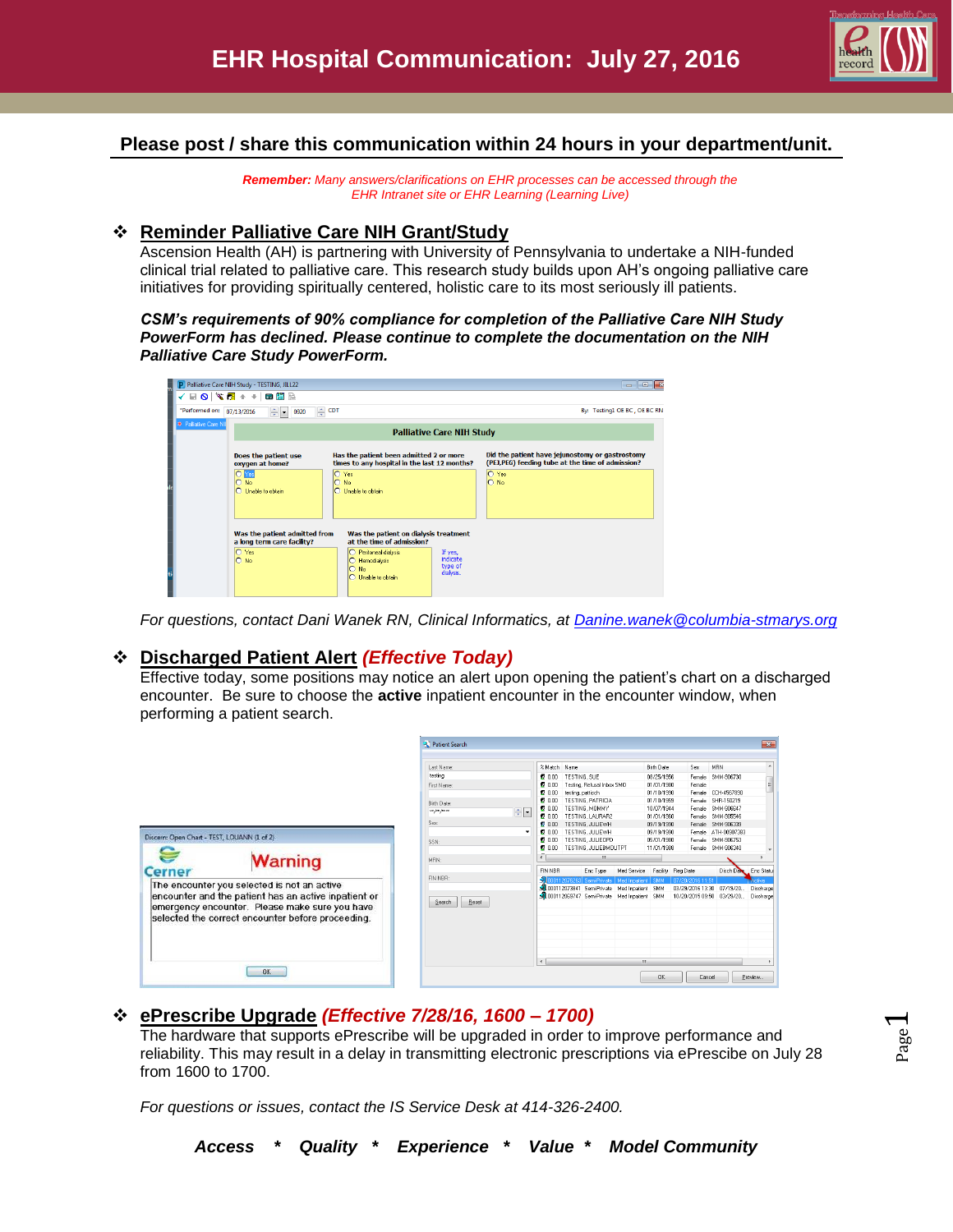

### **Changes to Stroke Education Tasking** *(Effective August 3, 2016)*

Documentation that a patient was provided education of his/her **Personal Risk Factors for Stroke** is one component of the Stroke Quality Measure. CSM continues to have fallouts due to Personal Risk Factors for Stroke not being documented.

To optimize compliance, the following changes will be made:

1) The **Teach Stroke Education** order will now task once on admission, 12 hours after admission, and 24 hours after admission.

| <b>Patient Education</b> |                                      |                                                                                        |
|--------------------------|--------------------------------------|----------------------------------------------------------------------------------------|
| ∣⊽                       | <b>7</b> Teach Stroke Education (OM) | Start Date: T:N, Once, Give Stroke Education folder. Document Personal Risk Factors fo |
| ⊽                        | Teach Stroke Education (QM)          | Start Date: T:N+720. Once. Give Stroke Education folder. Document Personal Risk Facto  |
| ⊽                        | <b>7</b> Teach Stroke Education (QM) | Start Date: T+1;N, Once, Give Stroke Education folder. Document Personal Risk Factors  |

2) The task's Order Details will now contain instructions to provide additional guidance to nursing.

|  |   |                          |                     |                                                                        |                                                      | Monday, July 25, 2016 07:00:00 CDT - Monday, July 25, 2016 19:30:00 CDT                                                                |
|--|---|--------------------------|---------------------|------------------------------------------------------------------------|------------------------------------------------------|----------------------------------------------------------------------------------------------------------------------------------------|
|  |   |                          |                     | <b>Scheduled Patient Care   All Continuous Tasks   All PRN Tasks  </b> |                                                      |                                                                                                                                        |
|  |   | Task retrieval completed |                     |                                                                        |                                                      |                                                                                                                                        |
|  |   |                          |                     |                                                                        | Task Status Scheduled Date and Time Task Description | Order Details                                                                                                                          |
|  |   | Pendina                  |                     | 07/25/2016 13:55 CDT                                                   | Stroke Education (OM)                                | Start Date: 07/25/16 13:55:00 CDT, Once, Give Stroke Education folder. Document Personal Risk Factors for Stroke and stroke education. |
|  | × | Pendina                  |                     | 07/25/2016 13:55 CDT                                                   |                                                      | Review Quality Measure Widget Start Date: 07/25/16 13:55:00 CDT                                                                        |
|  |   | Overdue                  | 04/8/2016 10:40 CDT |                                                                        | <b>Review Datient Dharmacy</b>                       | Start Date: 04/08/16 10:40:51 CDT                                                                                                      |

3) Documentation on the **Quality Measure Stroke Education** PowerForm will pull forward for the current encounter so when the next task is accessed, the nurse can see what was previously documented.

Be sure to document **Personal Risk Factor for Stroke** if **Yes** selected to the question **Did the Written Instructions Given to the Patient/Caregiver Address Risk Factors for Stroke?**

| *Performed on:<br>07/25/2016<br><b>Interpreter Present</b> | $\div$ CDT<br>슦<br>1401<br>l.<br><b>U</b> Yes                                                                                                                                      |                         |     |                        |                            |     |               |                                                                                                                |  |
|------------------------------------------------------------|------------------------------------------------------------------------------------------------------------------------------------------------------------------------------------|-------------------------|-----|------------------------|----------------------------|-----|---------------|----------------------------------------------------------------------------------------------------------------|--|
| <b>Education History</b>                                   |                                                                                                                                                                                    |                         |     |                        |                            |     |               |                                                                                                                |  |
|                                                            | <b>Document Learning Evaluation for Responsible Learner(s)</b>                                                                                                                     |                         |     |                        |                            |     |               |                                                                                                                |  |
|                                                            | Core Measure Stroke Education (Must be provided as written materials)                                                                                                              |                         |     |                        |                            |     |               |                                                                                                                |  |
|                                                            |                                                                                                                                                                                    | VU                      | PP  | TB                     | FI.                        | HC. | D1            | Comment                                                                                                        |  |
|                                                            | How, when, why to notify EMS 911                                                                                                                                                   | ×                       |     |                        |                            |     |               |                                                                                                                |  |
|                                                            | Importance of follow-up care                                                                                                                                                       | $\overline{\mathsf{x}}$ |     |                        |                            |     |               |                                                                                                                |  |
| Medication compliance                                      |                                                                                                                                                                                    | $\overline{\mathsf{x}}$ |     |                        |                            |     |               |                                                                                                                |  |
|                                                            | Medication dosage, route, scheduling                                                                                                                                               | $\overline{\mathbf{x}}$ |     |                        |                            |     |               |                                                                                                                |  |
|                                                            | Medication precautions, side effects, food/drug interaction                                                                                                                        | $\overline{\mathbf{x}}$ |     |                        |                            |     |               |                                                                                                                |  |
|                                                            | <b>Bisk factors/preventative health measures</b>                                                                                                                                   | $\overline{\mathsf{x}}$ |     |                        |                            |     |               |                                                                                                                |  |
|                                                            | Symptoms of stroke and TIA                                                                                                                                                         | $\overline{\mathbf{x}}$ |     |                        |                            |     |               |                                                                                                                |  |
| C Yes                                                      | Did the Written Instructions Given to the Patient/Caregiver<br><b>Address Activation of the Emergency Medical System (EMS)</b><br>if Signs or Symptoms of Stroke Occur?<br>$O$ No. |                         | le, |                        | <b>Discharge?</b><br>O Yes |     | $\cap$ No.    | Did the Written Instructions Given to the Patient/Caregiver<br>Address Follow-Up With a Physician/APN/PA After |  |
|                                                            | Did the Written Instructions Given to the Patient/Caregiver                                                                                                                        |                         |     |                        |                            |     |               | Did the Written Instructions Given to the Patient/Caregiver                                                    |  |
|                                                            | <b>Address All Discharge Medications?</b>                                                                                                                                          |                         |     |                        |                            |     |               | Address Warning Signs and Symptoms of Stroke?                                                                  |  |
| O Yes                                                      | $\bigcap$ No.                                                                                                                                                                      |                         |     |                        | O Yes                      |     | $\bigcap$ No. |                                                                                                                |  |
|                                                            | Did the Written Instructions Given to the                                                                                                                                          |                         |     |                        |                            |     |               |                                                                                                                |  |
|                                                            | <b>Patient/Caregiver Address Risk Factors for Stroke?</b>                                                                                                                          |                         |     |                        |                            |     |               |                                                                                                                |  |
| O Yes                                                      | $O$ No.                                                                                                                                                                            |                         |     |                        |                            |     |               |                                                                                                                |  |
|                                                            | If Yes selected, document Personal Risk Factors for Stroke                                                                                                                         |                         |     |                        |                            |     |               |                                                                                                                |  |
|                                                            | <b>Personal Risk Factors for Stroke</b>                                                                                                                                            |                         |     |                        |                            |     |               |                                                                                                                |  |
| High blood pressure                                        | FI Heat disease                                                                                                                                                                    |                         |     | Carolid artery disease |                            |     |               |                                                                                                                |  |

*For questions, contact Jill Kortebein RN, Clinical Informatics, at [jkortebe@columbia-stmarys.org](mailto:jkortebe@columbia-stmarys.org)*

**Medication Database Maintenance** *(Effective August 3, 2016 from 0100 to 0300)* 

Enhancements and maintenance will be done to our medication database. Interaction checking, interaction alerts, or access to drug leaflet information may be unavailable during this time.

*For questions or issues, contact the IS Service Desk at 414-326-2085*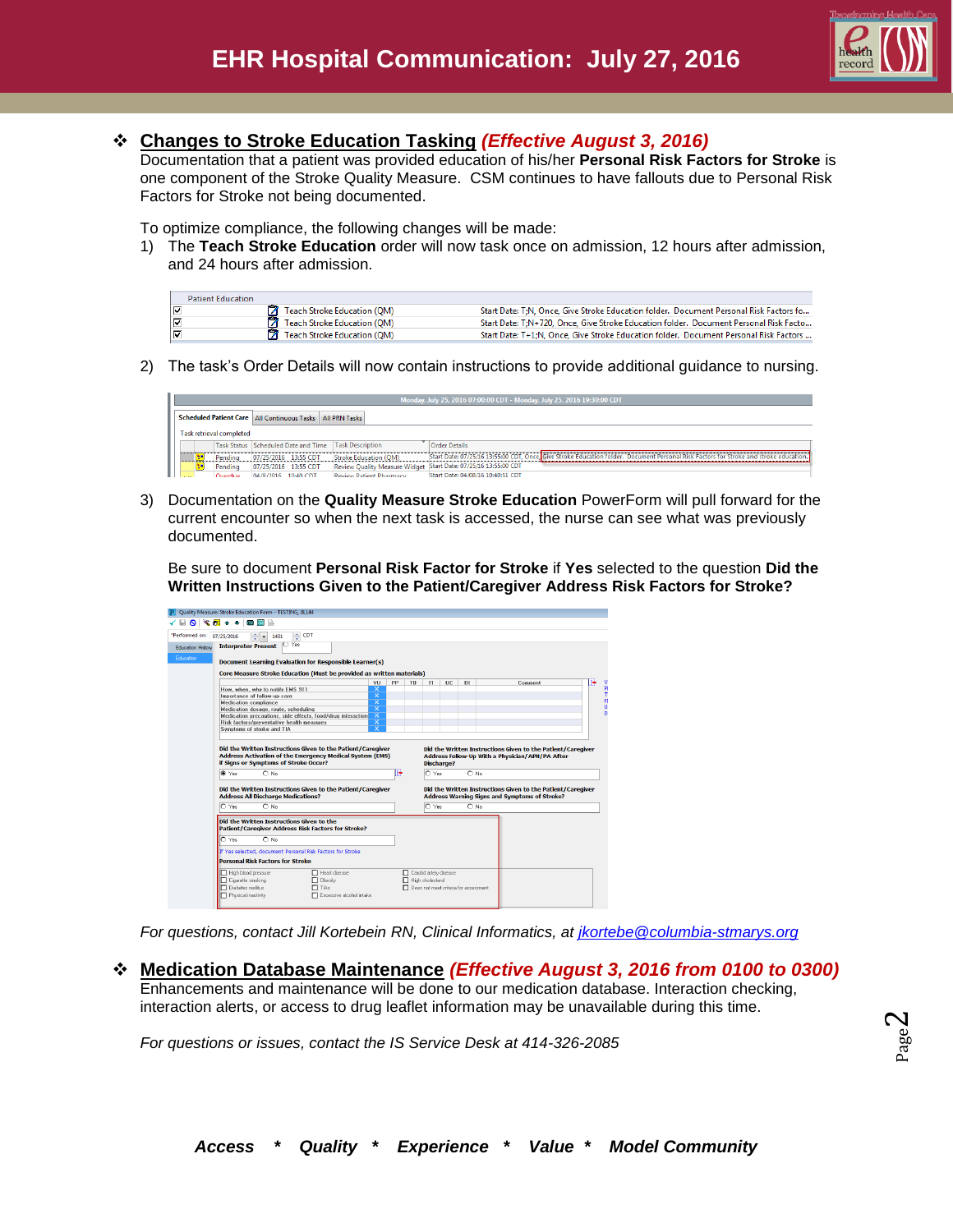

# **Ischemic Stroke Post tPA PowerPlan** *(Effective August 1, 2016)*

Additional VS and NIHSS assessments will be added:

- Vital sign sentence, prechecked T+1;N q2 hours for 24 hours then q 4hours
- NIH Mod Stroke Scale q 2 hr x 24 hrs sentence, prechecked T+1;N q2 hours for 24
- NIH Mod Stroke Scale q 2 hr x 24 hrs sentence, prechecked T+2;N q4 hours

#### **Heparin Full Dose Infusion Therapy (Non VTE/PE)** *(Effective August 1, 2016)*

The Heparin Full Dose Infusion Therapy (Non VTE/PE) Subphase will be added to the following PowerPlans:

- 1. ACS High Risk Inpatient Admission
- 2. Frostbite Full Thickness tPA administration
- 3. Heart Alert
- 4. Percutaneous Intervention Post
- 5. Telemetry Admission/Transfer

### **BORG Scale** *(Effective August 1, 2016)*

The **BORG Scale (modified)** will be added to the Adult Specialty Assessments and Adult ICU Specialty Assessments I View bands. The BORG Scale is a component of the new **COPD clinical pathway** and is the patient's own assessment of their breathing at rest, pre-intervention, and postintervention. Reference text has been added to the BORG Score field to guide the clinician on how to use the BORG Scale. Please enter the patient's self-report of their breathing under BORG Score.

The COPD clinical pathway will be available on the Downtime Powerplans and Toolkits website under Toolkits. Please initiate the COPD pathway on all patients with an exacerbation of COPD or new diagnosis of COPD and provide them with an education folder and document in the EHR. As a reminder, other educational documents are also available regarding inhalers, nebulizers, and the flutter valve. Please provide this information as needed.





*For questions, contact Anne Putzer, CNS, Cindy Keller, RT, or Jill Kortebein RN, Clinical Informatics, at [jkortebe@columbia-stmarys.org](mailto:jkortebe@columbia-stmarys.org)*

## **I View Edits** *(Available Week of August 1)*

- 1) **Adult Shift Documentation –** Skin & Pressure Reducing Prevention Measures Section
	- a) New field Foam pressure reducing dressing (sacrum/coccyx) with multi-select options:
		- Applied
		- Removed
		- □ Assessed under dressing
		- b) Training beginning August 1
		- c) Available August 8
- 2) **Adult Ongoing Assessment** Integumentary section
	- a) Removed required password from the second nurse assessment

*For questions, contact Anne Putzer, CNS or Julie Kreckow RN, Clinical Informatics*